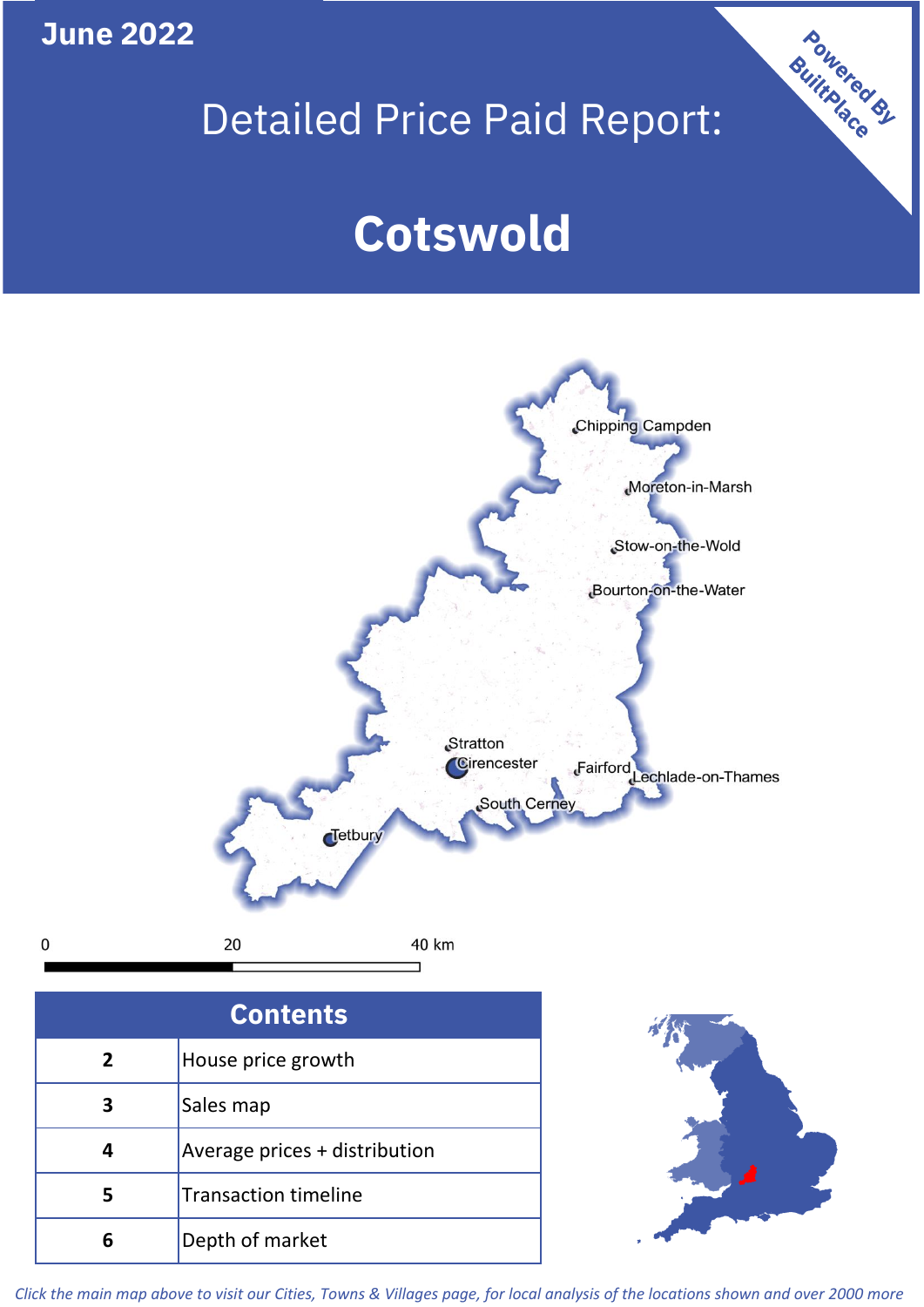### **Headline Data**

|                     | <b>Current level</b> | 3 month  | <b>Annual</b> | '5 year  | 10 year |
|---------------------|----------------------|----------|---------------|----------|---------|
| <b>House prices</b> | £471,150             | $-0.5%$  | 13.7%         | 32.8%    | 65.8%   |
| <b>Transactions</b> | 1,594                | $-16.9%$ | 2.9%          | $-14.3%$ | 27.2%   |

## **House Price Growth (April 2022 data)**

#### *Annual Change in House Prices*



House prices in Cotswold grew by 13.7% in the 12 months to April 2022 (based on 3-month smoothed data). By comparison national house prices grew by 10.7% and prices in the South West grew by 12.3% over the same period.

Cotswold house prices are now 60.3% above their previous peak in 2007, compared to +49.0% for the South West and +52.9% across England.



#### *Year-To-Date Change in House Prices, December to April*

Local prices have grown by 0.9% in 2022 so far, compared to growth of 0.2% over the same period last year.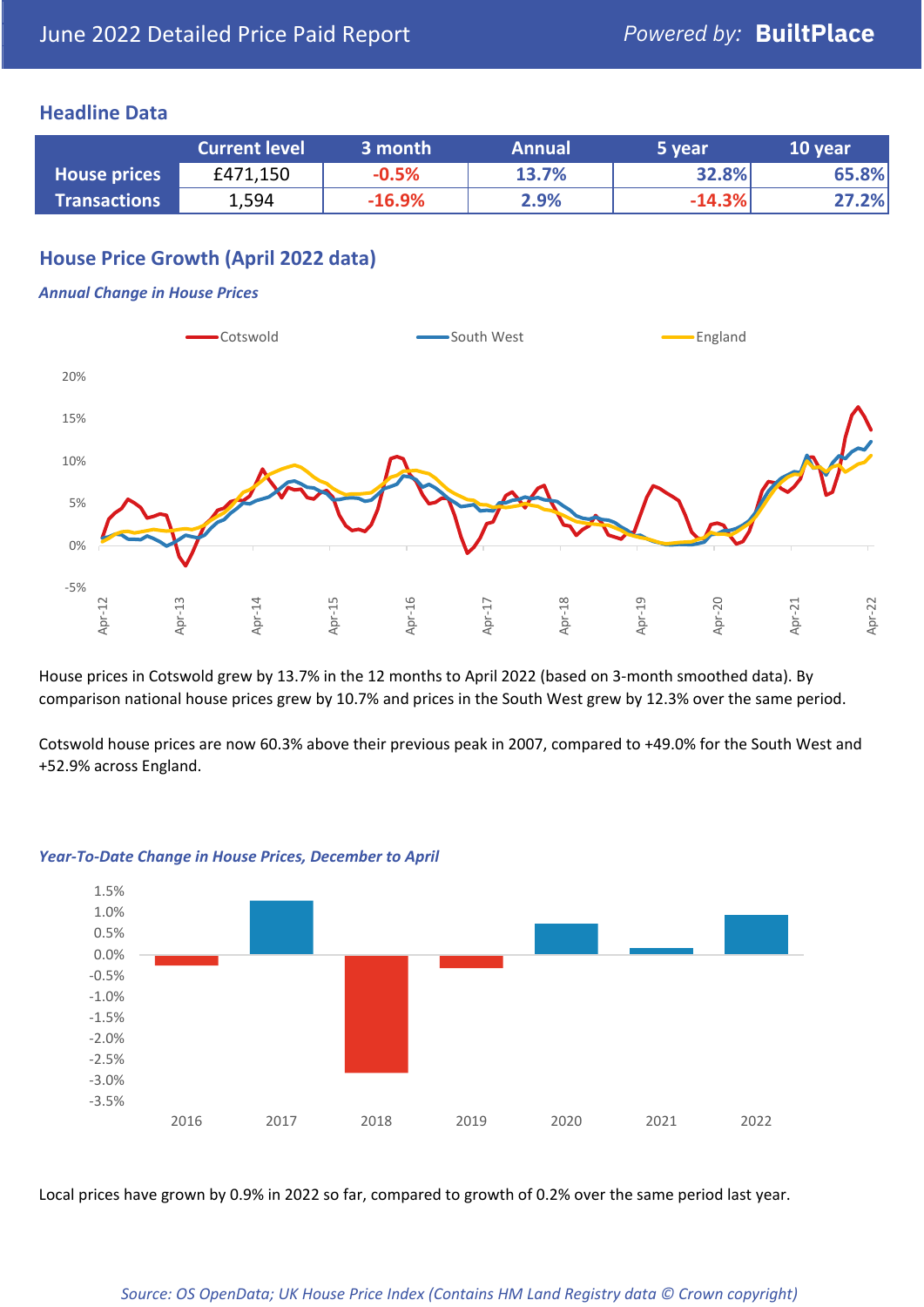## **House Price Map**

### *12 months to April 2022*



*Each point is one postcode, coloured by the average value relative to all sales in this local authority (price bands are LA-specific quintiles).*

## **Map Key**

| Min      | <b>Max</b> |                            |
|----------|------------|----------------------------|
| Up to    | £269,000   | 1st quintile / lowest 20%  |
| £269,000 | £348,000   | 2nd quintile               |
| £348,000 | £465,000   | 3rd quintile               |
| £465,000 | £667,000   | 4th quintile               |
| £667,000 | and over   | 5th quintile / highest 20% |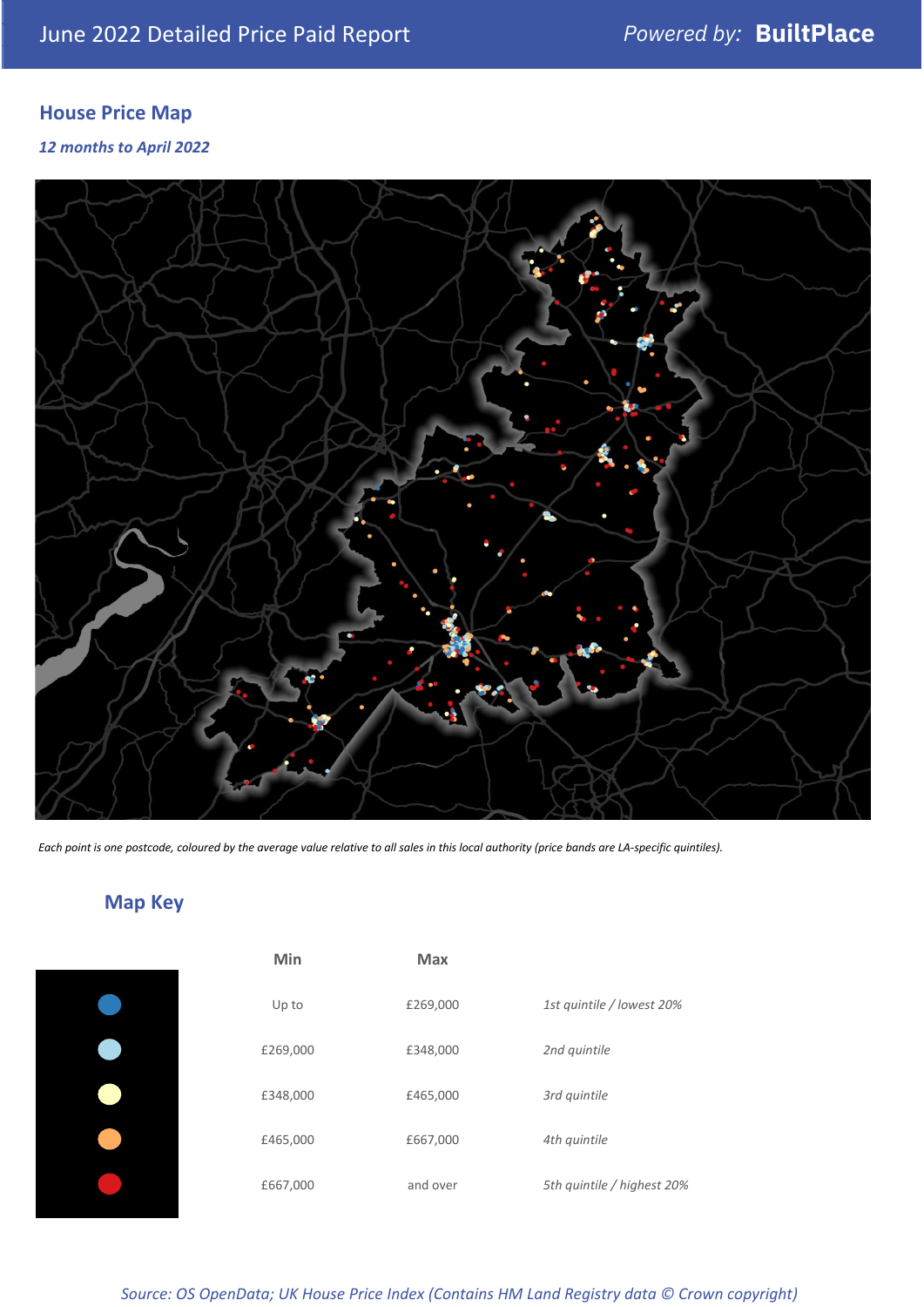## **Average House Price by Property Type**

#### *12 months to April 2022*



|                 | <b>New</b>           | <b>Second hand</b> |  |
|-----------------|----------------------|--------------------|--|
| <b>Flat</b>     | No recorded<br>sales | £248,406           |  |
| <b>Terraced</b> | No recorded<br>sales | £357,423           |  |
| Semi-detached   | No recorded<br>sales | £425,525           |  |
| <b>Detached</b> | £607,167             | £736,071           |  |

## **House Price Distribution by Year**

*All properties, by price band and calendar year (2020 = year to date)*

|                    | 1997 | 2002 | 2007 | 2012 | 2017 | 2019 | 2020 |
|--------------------|------|------|------|------|------|------|------|
| <b>Under £100k</b> | 59%  | 13%  | 3%   | 2%   | 1%   | 0%   | 1%   |
| £100-200k          | 30%  | 48%  | 26%  | 24%  | 11%  | 7%   | 7%   |
| E200-300k          | 7%   | 21%  | 29%  | 32%  | 30%  | 20%  | 16%  |
| £300-400k          | 2%   | 10%  | 19%  | 17%  | 21%  | 22%  | 29%  |
| £400-500k          | 0%   | 4%   | 10%  | 11%  | 14%  | 17%  | 14%  |
| <b>£500k-1m</b>    | 1%   | 4%   | 12%  | 12%  | 20%  | 27%  | 25%  |
| £1-2m              | 0%   | 0%   | 1%   | 1%   | 3%   | 5%   | 7%   |
| <b>Over £2m</b>    | 0%   | 0%   | 0%   | 0%   | 0%   | 1%   | 1%   |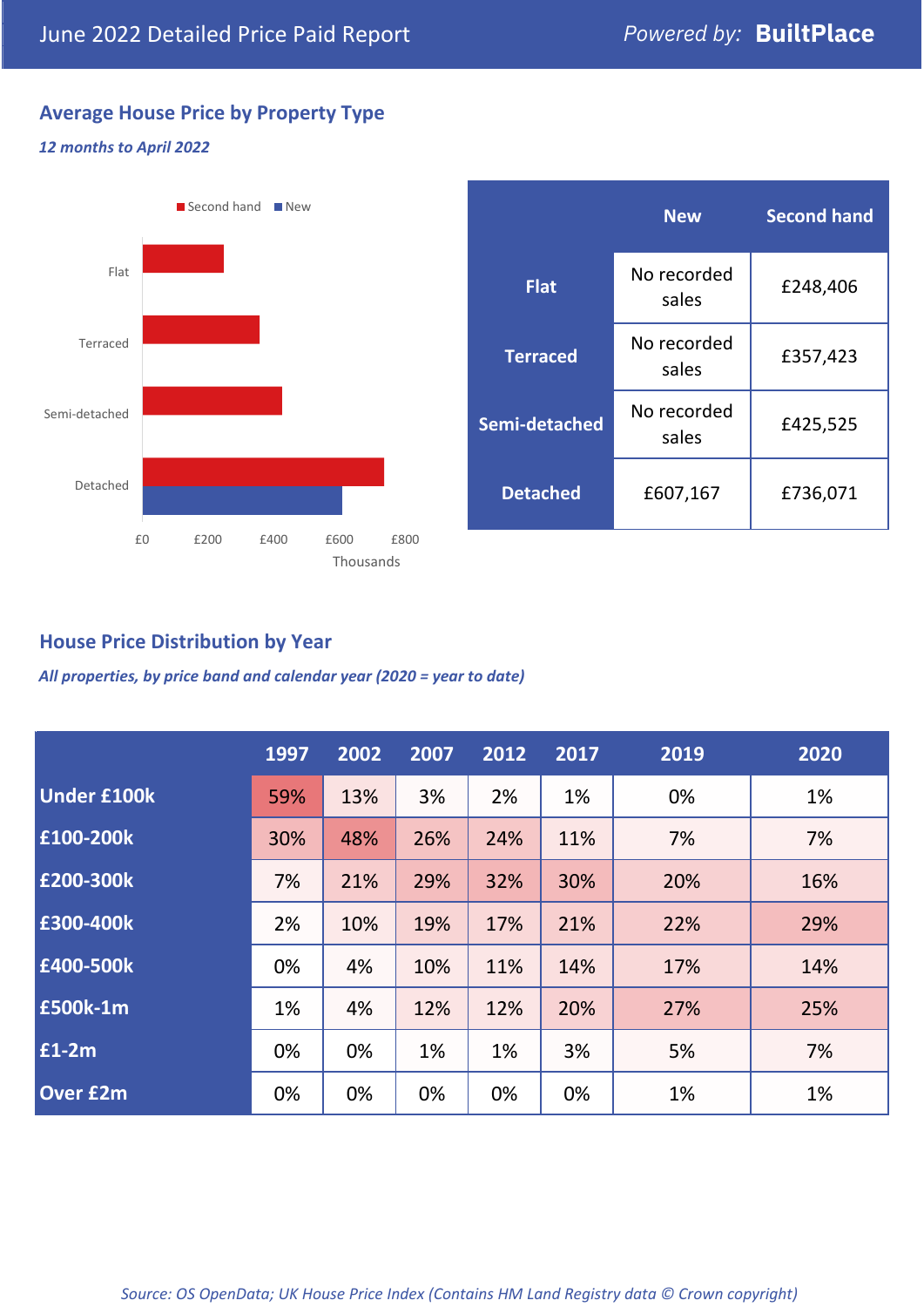## **Transactions (February 2022 data)**

*Annual Transactions, Indexed (2001-05 average = 100)*



There were 1,594 transactions in Cotswold during the 12 months to February 2022. This is 91% of the average from 2001- 05 and suggests activity is below pre-downturn levels.

Transactions in Cotswold have fallen by 9.8% since 2014, compared to changes of -8.3% for South West and -7.7% for England.



#### *Cash and New Build Sales as % of Total, by Year*

*Note: The data on this page EXCLUDES transactions identified as transfers under a power of sale/repossessions, buy-to-lets (where they can be identified by a mortgage), and transfers to non-private individuals - i.e. it comprises only Land Registry 'A' data.*